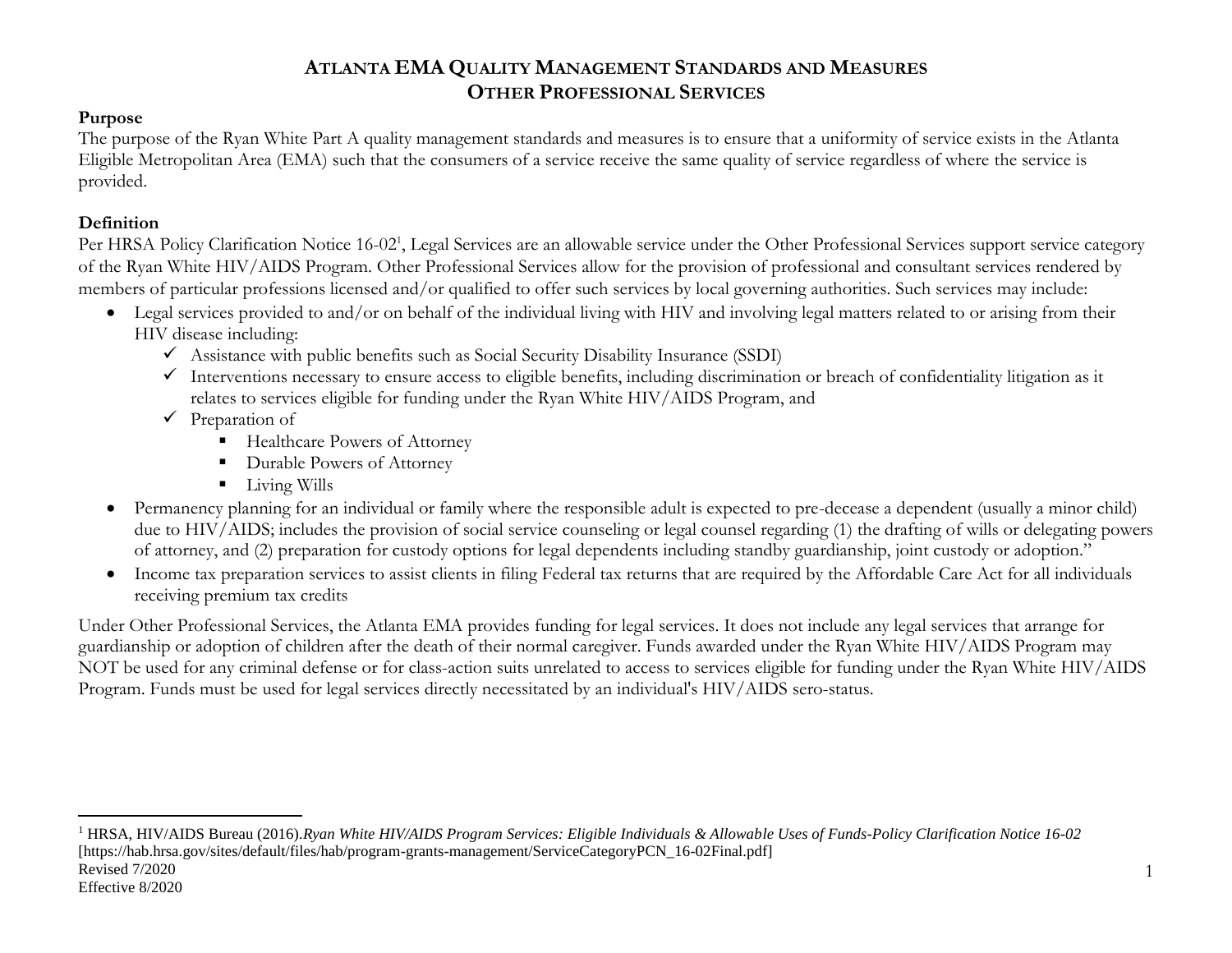#### **Application of Standards**

These standards apply to any agency receiving Part A funds to provide Other Professional Services. If an agency is unable to meet a particular standard, the agency must document why the standard was unable to be met and explain in quarterly reports the steps it is taking to meet that standard.

#### **Standards Development Process**

The standards were developed through extensive background research on quality management standards, a review of existing standards from other Ryan White Part A EMAs, meetings of the quality management committee of the Atlanta HIV Health Services Planning Council, and meetings with the Ryan White Part A Recipient.

#### **Acknowledgements**

Fulton County would like to thank all of the EMAs that shared their standards, as well as the members of the quality management committee who gave generously of their time to provide valuable input to the development of these quality management standards and measures.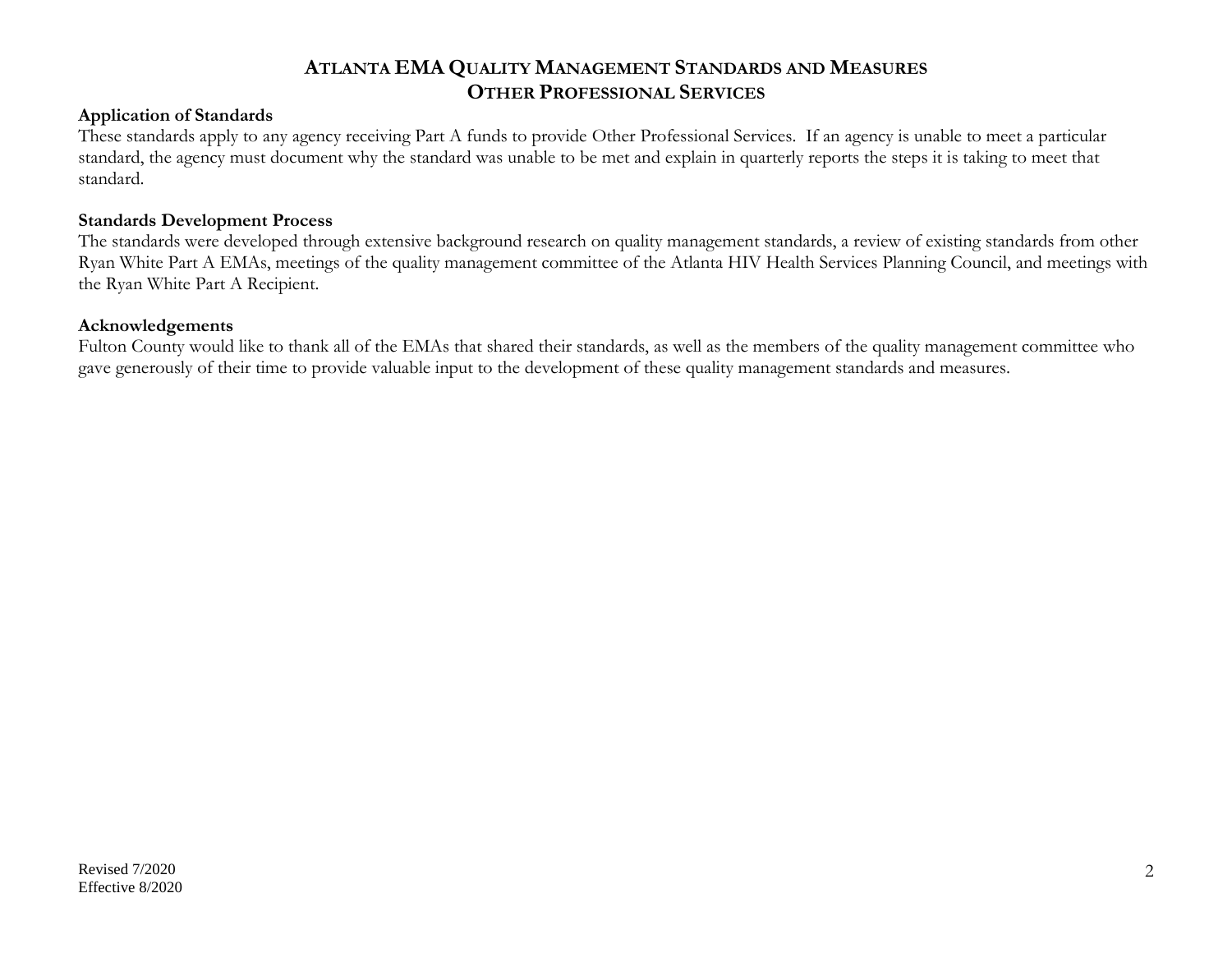| <b>Policies and Procedures</b>                                                                    |                                             |
|---------------------------------------------------------------------------------------------------|---------------------------------------------|
| Standard                                                                                          | Measure                                     |
| A. Agency must have policies and procedures in place that address confidentiality (HIPAA),        | Policy and procedure manual                 |
| grievance procedures and supervision requirements per federal and state law and local             | Grievance procedure posted in visible       |
| regulations.                                                                                      | location                                    |
| B. Agency has eligibility requirements for services in written form. This is inclusive of:        | Policy on file<br>$\bullet$                 |
| $\checkmark$ Clients rights and responsibilities                                                  |                                             |
| Release of information/confidentiality<br>✓                                                       |                                             |
| $\checkmark$ Eligibility for services                                                             |                                             |
| C. Agency is licensed and/or accredited by the appropriate city/county/state/federal agency.      | Current licensure on file from<br>$\bullet$ |
|                                                                                                   | appropriate city/county/state/federal       |
| D. Agency has written policies and procedures in place that protect the physical safety and well- | agency<br>Policy on file                    |
| being of staff and clients. This is inclusive of:                                                 | $\bullet$<br>Site visit                     |
| $\checkmark$ Physical agency safety management and public health emergencies                      |                                             |
| Meets fire safety requirements                                                                    |                                             |
| Complies with Americans with Disabilities Act (ADA)                                               |                                             |
| Is clean, comfortable and free from hazards                                                       |                                             |
| Complies with Occupational Safety and Health Administration (OSHA) infection                      |                                             |
| control practices                                                                                 |                                             |
| Follows recommendations of Centers for Disease Control and Prevention (CDC)                       |                                             |
| guidelines during pandemics and outbreaks                                                         |                                             |
| · Maintains and updates an emergency preparedness plan                                            |                                             |
| Crisis management and psychiatric emergencies<br>$\checkmark$                                     |                                             |
| How to assess emergent/urgent vs. routine need                                                    |                                             |
| Verbal intervention                                                                               |                                             |
| Non-violent physical intervention                                                                 |                                             |
| Emergency medical contact information                                                             |                                             |
| Incident reporting                                                                                |                                             |
| Voluntary and involuntary inpatient admission                                                     |                                             |
| Refusal and/or termination of services<br>✔                                                       |                                             |
| Personnel<br>✓                                                                                    |                                             |
| • Roles and responsibilities of staff, including supervision responsibilities                     |                                             |
| Client/Parent/Guardian Rights and Responsibilities (see Standard IV)<br>✓                         |                                             |
| Health Record Storage and Maintenance                                                             |                                             |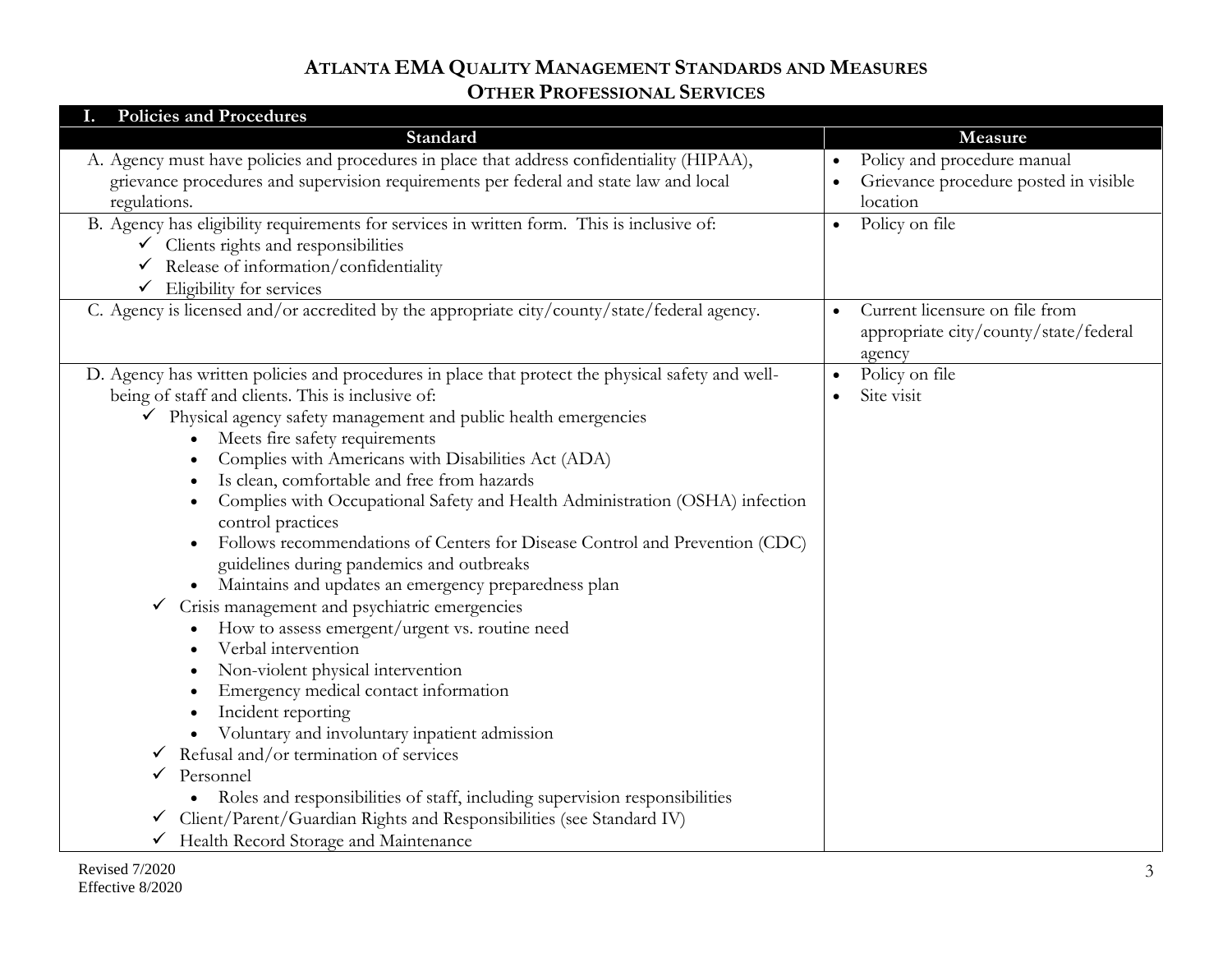| Complies with DHHS, Office of Civil Rights HIPAA requirements                                            |                                            |
|----------------------------------------------------------------------------------------------------------|--------------------------------------------|
| Business Association Agreements on file                                                                  |                                            |
| E. Agency has a formal relationship with a mental health/substance abuse professional for                | Letter of Agreement on file<br>$\bullet$   |
| consultation as needed if a mental health/substance abuse professional is not on staff.                  |                                            |
| F. Agency has private, confidential office space for seeing clients (e.g. no half-walls or cubicles, all | Site visit<br>$\bullet$                    |
| rooms must have doors).                                                                                  |                                            |
| G. Agency will have all inactivated client records in a confidential locked location for a period as     | Site Visit/Program Monitoring<br>$\bullet$ |
| stipulated by law.                                                                                       |                                            |
| H. Agency is contractually required to maintain documentation of the following which shall be made       | Site Visit/Program Monitoring<br>$\bullet$ |
| available to the Recipient and HRSA upon request and during Ryan White Part A site visits:               |                                            |
| Types of legal services provided<br>$\bullet$                                                            |                                            |
| Client records document the following:                                                                   |                                            |
| o Eligibility determination                                                                              |                                            |
| o Description of how the legal service is necessitated by the individuals HIV                            |                                            |
| status                                                                                                   |                                            |
| Assurance that funds are used only for legal services directly necessitated by the                       |                                            |
| individuals HIV status                                                                                   |                                            |
| • Assurance that Ryan White serves as the payor of last resort                                           |                                            |
| <b>Program Staff</b><br>II.                                                                              |                                            |
| <b>Standard</b>                                                                                          | Measure                                    |
| A. Staff are trained and knowledgeable about HIV/AIDS and available resources.                           | Personnel file<br>$\bullet$                |
| B. Staff have appropriate skills, relevant experience, cultural and linguistic competency and relevant   | Personnel file<br>$\bullet$                |
| licensure to provide services to persons living with HIV/AIDS.                                           |                                            |
| C. Staff have a clear understanding of their job description and responsibilities, and agency policies   | Job description on file                    |
| and procedures.                                                                                          | Statement on file, signed by staff and     |
|                                                                                                          | supervisor                                 |
| <b>Access to Services</b><br>III.                                                                        |                                            |
| Standard                                                                                                 | Measure                                    |
| A. Agency is accessible to desired target populations. Accessibility includes:                           | Site visit                                 |
| Proximity to community impacted by HIV                                                                   | Agency client data report consistent       |
| Proximity to mass transit<br>✓                                                                           | with funding requirements                  |
| Proximity to low-income individuals                                                                      |                                            |
| Proximity to underinsured or uninsured individuals                                                       |                                            |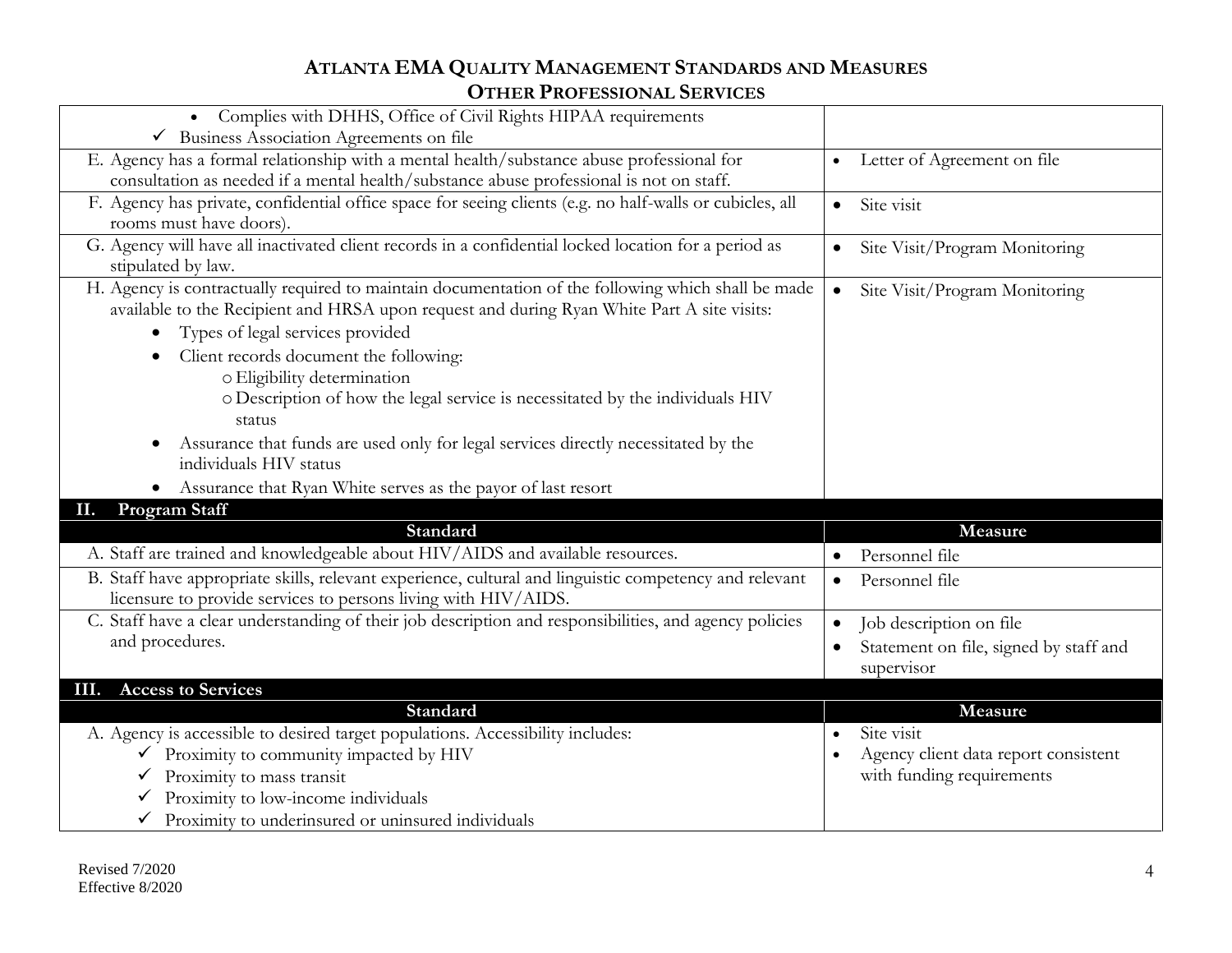| B. Agency demonstrates the ability to provide culturally and linguistically competent services          | Personnel and training records                    |
|---------------------------------------------------------------------------------------------------------|---------------------------------------------------|
| according to Atlanta EMA standards for desired target population.                                       | Site visit                                        |
|                                                                                                         | Client satisfaction survey                        |
|                                                                                                         | Agency client data report consistent              |
|                                                                                                         | with funding requirements                         |
| C. Agency demonstrates input from clients in the design and delivery of services.                       | Existence of Consumer Advisory Board<br>$\bullet$ |
|                                                                                                         | (CAB); if agency does not have a CAB,             |
|                                                                                                         | it may ask for client input from the              |
|                                                                                                         | Consumer Caucus or other agencies'                |
|                                                                                                         | CABs                                              |
|                                                                                                         | Client satisfaction survey                        |
| D. Agency is compliant with ADA requirements for non-discriminatory policies and practices and          | Policy on file<br>$\bullet$                       |
| for the provision of reasonable accommodations to address communication (i.e. sign language             |                                                   |
| interpreter).                                                                                           |                                                   |
| E. Agency will promote services through meetings with persons living with HIV/AIDS, meetings            | Copies of flyers, brochures, etc. that are        |
| with service providers, flyers and brochures, and other methods.                                        | distributed.                                      |
|                                                                                                         | Letters of Agreement                              |
| F. Agency is accessible using electronic applications to provide telecare services with HIPAA-          | Policy on file<br>$\bullet$                       |
| specific features and security.                                                                         | Personnel and training records                    |
|                                                                                                         | Program Review                                    |
| <b>Eligibility Determination/Screening</b><br>IV.                                                       |                                                   |
| Standard                                                                                                | Measure                                           |
| A. Provider determines client eligibility for services. Client eligibility will be reassessed every six | Client record<br>$\bullet$                        |
| months. The process to determine client eligibility must be completed in a time frame so that           | Policy on file<br>٠                               |
| screening is not delayed. Eligibility assessment must include at a minimum:                             | Agency client data report consistent              |
| $\checkmark$ Proof of HIV status                                                                        | with funding requirements                         |
| $\checkmark$ Proof of income not greater than 400% of Federal Poverty Level                             |                                                   |
| Proof of residency within the Atlanta EMA                                                               |                                                   |
| Proof of payor of last resort                                                                           |                                                   |
| Proof of active participation in primary care or documentation of the client's plan to access<br>✓      |                                                   |
| primary care                                                                                            |                                                   |
| At least 1 visit with a primary care provider every 6 months                                            |                                                   |
| For affected children $\leq 4$ , at least 1 primary care visit within 12 months.                        |                                                   |
| <b>Service Coordination/Referral</b>                                                                    |                                                   |